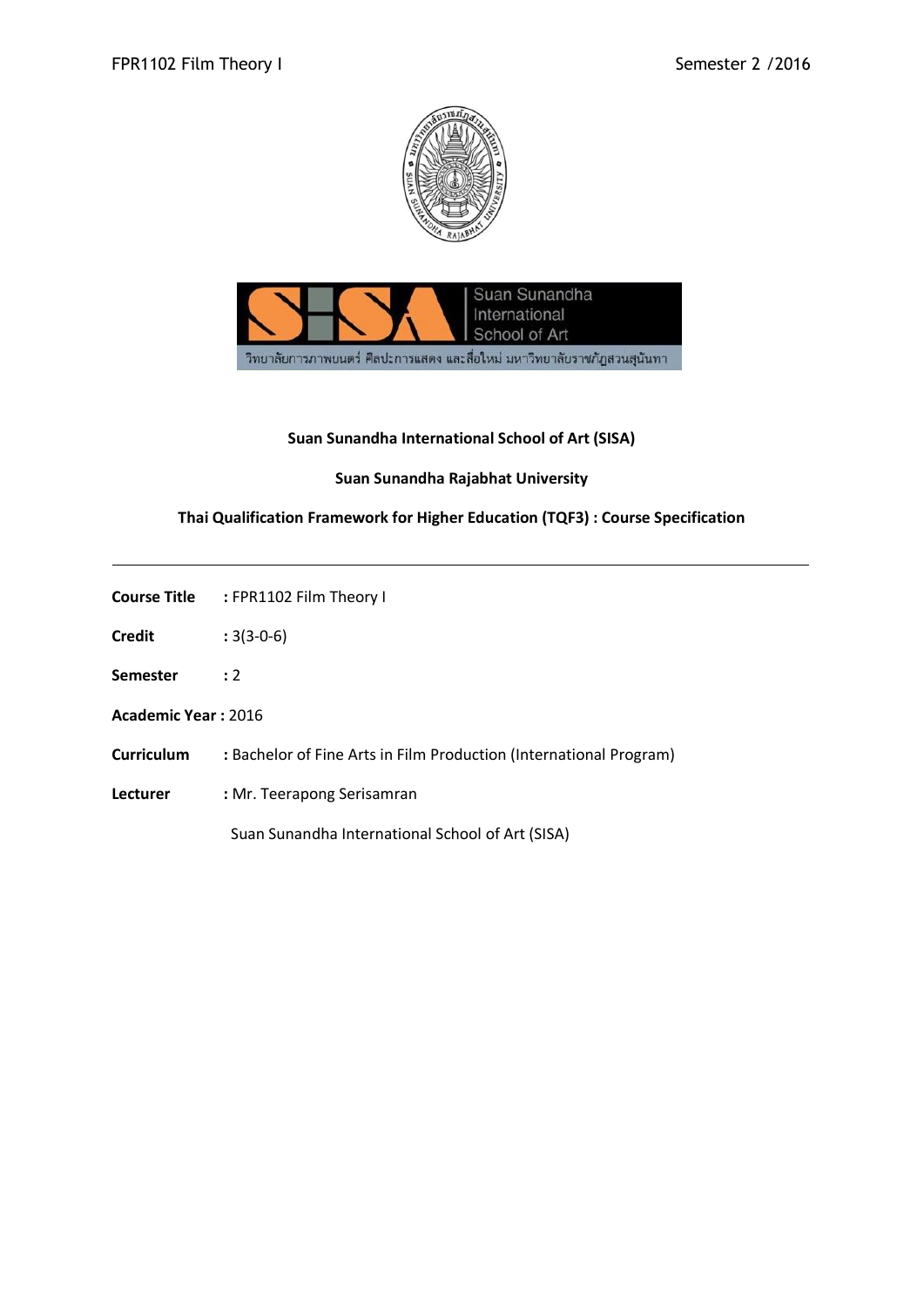## **Section 1. General Information**

- 1. Code and Course Title: FPR1102 Film Theory I
- 2. Credit : 3(3-0-6)
- 3. Curriculum and Course Category: This course offering, a part of the Bachelor of Fine Arts, Film Production Program, Suan Sunandha International School of Art, Suan Sunandha Rajabhat University is categorized as Film Production Specific Course / Core Subject.
- 4. Lecturer : Mr. Teerapong Serisamran
	- E-mail: teerapong.se@ssru.ac.th
- 5. Semester / Year Level of Students: Semester 2 / 1<sup>st</sup> Year Students
- 6. Pre-Requisite (if any) : None
- 7. Co-Requisite (if any) : None
- 8. Learning Location : Building 31 Suan Sunandha International School of Art (SISA),
- Room: 3112A, Suan Sunandha Rajabhat University
- 9. Late Date for Preparing and Revising this Course: -

#### **Section 2. Aims and Objectives**

1. Objectives of Course

1.1 understand connections between the early days of film and contemporary approaches to understanding film.

- 1.2 this course will help to situate you as informed, critically engaged readers/viewers of global media texts and practices.
- 1.3 this course should provide you with the tools necessary to interpret films as collaborative art works, as technical artifacts, as sociocultural and ideological productions, and as products of a globalized media world.

1.4 Can use film theory to be a tool for film criticism.

2. Objectives of Developing/Revising Course -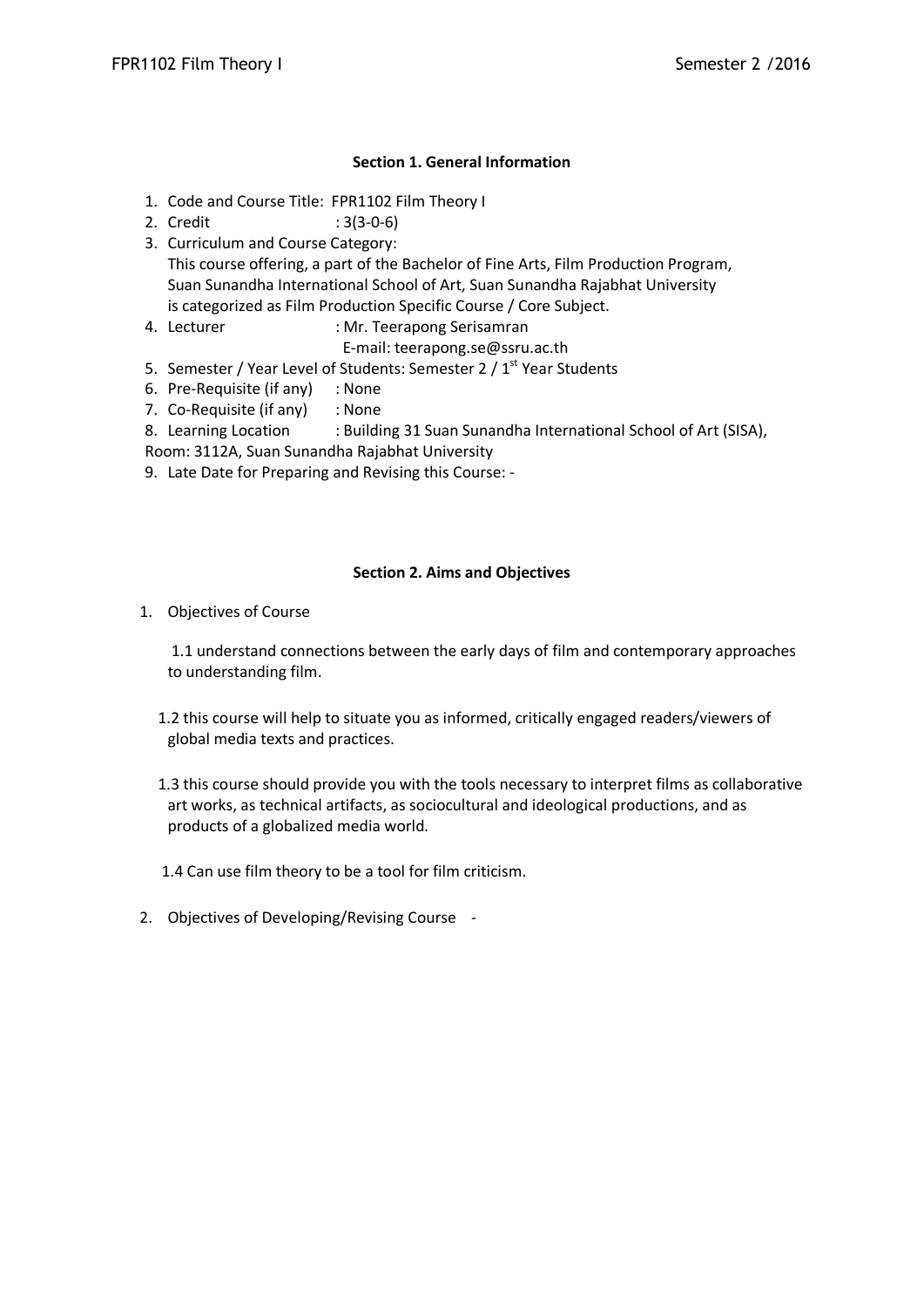## **Section 3. Course Structure**

### **1. Course Outline**

This course will examine the major positions and issues in film theory with an eye to understanding connections between the early days of film and contemporary approaches to understanding film.

## **2. Time Length per Semester** (Lecture-Hours / Practice-Hours / Self Study-Hours)

| <b>Lecture</b>   | <b>Practice</b>          | <b>Self Study</b> | <b>Addition</b>      |
|------------------|--------------------------|-------------------|----------------------|
| 3 hours per week | $\overline{\phantom{0}}$ | 6 hours per week  | upon student request |

#### **3. Time Length per Week for Individual Academic Consulting and Guidance**

a. Lecturer will be available every Friday from 9:00 to 16.00 at

Suan Sunandha School of Art or an appointment can be made upon request.

b. Lecturer can also be reached via e-mail for any short consultations:

teerapong.se@ssru.ac.th

## **Section 4. Developing Students' Learning Outcomes**

| <b>Learning Standard/Outcomes</b>                                                                  | <b>Learning Activities</b>                                                                                                                                                                        | <b>Learning Assessment</b>                                                                                                                                  |  |  |
|----------------------------------------------------------------------------------------------------|---------------------------------------------------------------------------------------------------------------------------------------------------------------------------------------------------|-------------------------------------------------------------------------------------------------------------------------------------------------------------|--|--|
|                                                                                                    | 1. Ethics and Morals                                                                                                                                                                              |                                                                                                                                                             |  |  |
| 1. Honesty<br>2. Integrity<br>3. Responsibility<br>4. Punctuality<br>5. Tolerance<br>6. Confidence | 1. Rules setting such as<br>attending the class on time<br>and regularly<br>2. Group discussion<br>3. Group work<br>4. Responsible for given tasks<br>and be honest in working and<br>examination | 1. Evaluation of on time class<br>attendance<br>2. Evaluation of on time<br>assigned tasks sending<br>3. Evaluation of harmony in<br>students group working |  |  |
| Knowledge                                                                                          |                                                                                                                                                                                                   |                                                                                                                                                             |  |  |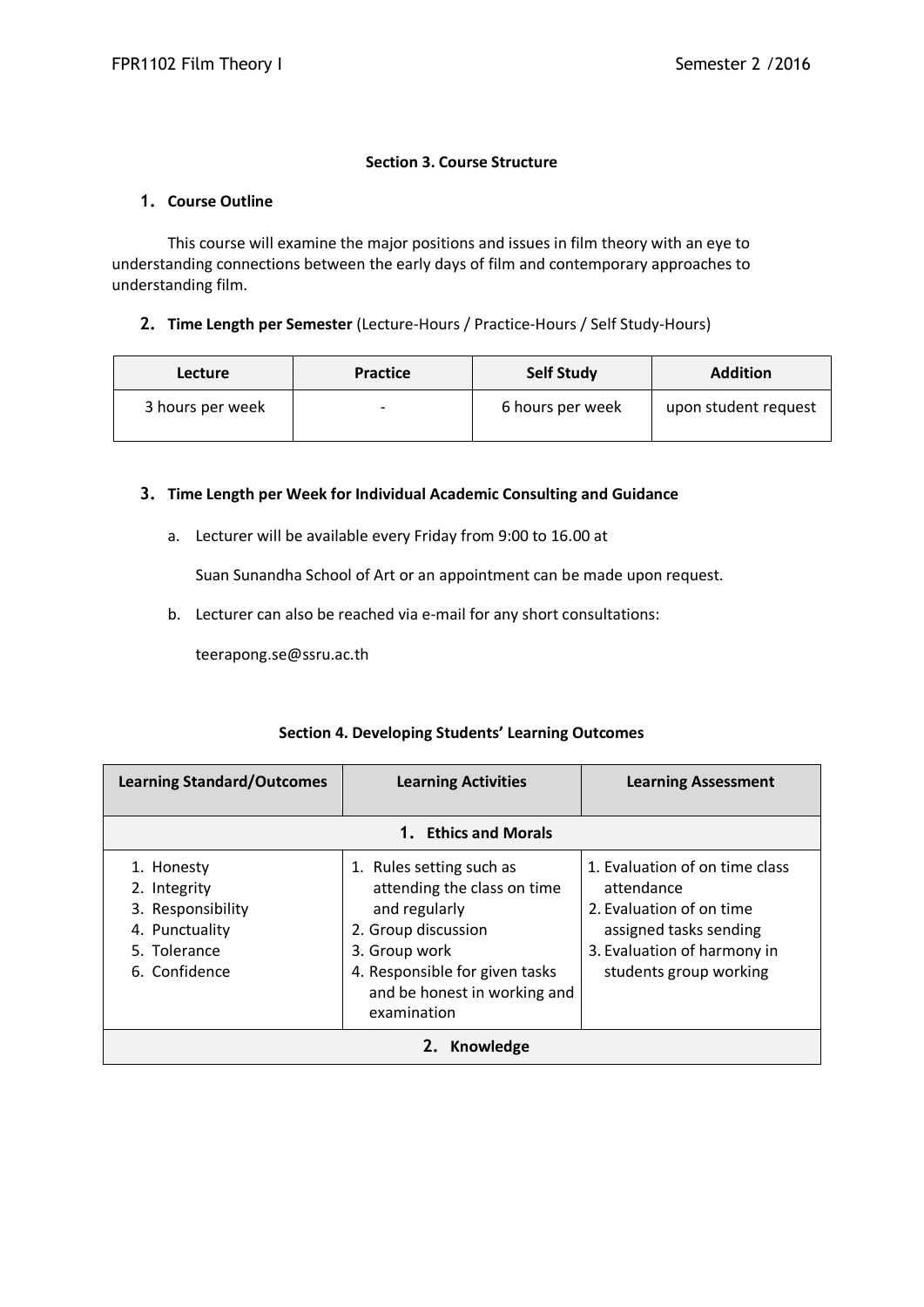| 1. Can apply knowledge in real<br>working time<br>2. Dare to use creativity that's<br>profit for film theory<br>3. Understand in working<br>process rightly in standard<br>4. Good attitude to profession<br>and work based on<br>moralities and ethics of mass<br>communicators | Explain and conclude<br>1.<br>ideas through teaching<br>documents and<br>presentation by<br>programs of Microsoft<br>PowerPoint, Microsoft<br>Word and Internet<br>2. Single and group<br>assignment and<br>discussion | 1. Evaluation by behaviors,<br>attention and class<br>participation<br>2. Evaluation by single and<br>group working of film<br>theory |
|----------------------------------------------------------------------------------------------------------------------------------------------------------------------------------------------------------------------------------------------------------------------------------|------------------------------------------------------------------------------------------------------------------------------------------------------------------------------------------------------------------------|---------------------------------------------------------------------------------------------------------------------------------------|
| <b>Learning Standard/Outcomes</b>                                                                                                                                                                                                                                                | <b>Learning Activities</b>                                                                                                                                                                                             | <b>Learning Assessment</b>                                                                                                            |
|                                                                                                                                                                                                                                                                                  | <b>Cognitive Skills</b><br>3.                                                                                                                                                                                          |                                                                                                                                       |
| 1. Can apply theoretical<br>section and practical part<br>to film theory                                                                                                                                                                                                         | 1. Practice and ideas<br>conclusion by program of<br>Microsoft PowerPoint<br>2. Assignment of single and                                                                                                               | 1. Evaluation by behaviors,<br>attention and class<br>participation<br>2. Evaluation by group                                         |

| $111115$ started by satisfill                                                                                                                                                                                                                                                                                                                                                                  |                                                                                                                                                                                                                    |                                                                                                                                                                                                                                                     |  |  |
|------------------------------------------------------------------------------------------------------------------------------------------------------------------------------------------------------------------------------------------------------------------------------------------------------------------------------------------------------------------------------------------------|--------------------------------------------------------------------------------------------------------------------------------------------------------------------------------------------------------------------|-----------------------------------------------------------------------------------------------------------------------------------------------------------------------------------------------------------------------------------------------------|--|--|
| 3. Cognitive Skills                                                                                                                                                                                                                                                                                                                                                                            |                                                                                                                                                                                                                    |                                                                                                                                                                                                                                                     |  |  |
| 1. Can apply theoretical<br>section and practical part<br>to film theory                                                                                                                                                                                                                                                                                                                       | 1. Practice and ideas<br>conclusion by program of<br>Microsoft PowerPoint<br>2. Assignment of single and<br>group discussion and<br>report                                                                         | 1. Evaluation by behaviors,<br>attention and class<br>participation<br>2. Evaluation by group<br>discussion<br>3. Evaluation by class practice<br>4. Evaluation by students'<br>ideas conclusion, analysis<br>including with in class<br>evaluation |  |  |
|                                                                                                                                                                                                                                                                                                                                                                                                | 4. Interpersonal Skills and Responsibilities                                                                                                                                                                       |                                                                                                                                                                                                                                                     |  |  |
| 1. Relevant interpersonal<br>skill and classmate<br>2. Skill of creation and<br>maintenance of<br>interpersonal relationship<br>with colleagues and gain<br>and loss people<br>3. Professional practice with<br>self-responsibility and<br>public responsibility<br>based on moralities and<br>ethics of mass<br>communicators<br>4. Being leader and follower<br>while working<br>development | 1. Explain and conclude<br>ideas through teaching<br>documents and<br>presentation by programs<br>of Microsoft PowerPoint,<br>Microsoft Word and<br>Internet<br>2. Group works assignment<br>3. Group presentation | 1. Evaluation by behaviors,<br>attention and class<br>participation<br>2. Evaluation by group works<br>3. Evaluation by in class<br>practice                                                                                                        |  |  |
| 5. Numerical Analysis, Communication and Information Technology Skills                                                                                                                                                                                                                                                                                                                         |                                                                                                                                                                                                                    |                                                                                                                                                                                                                                                     |  |  |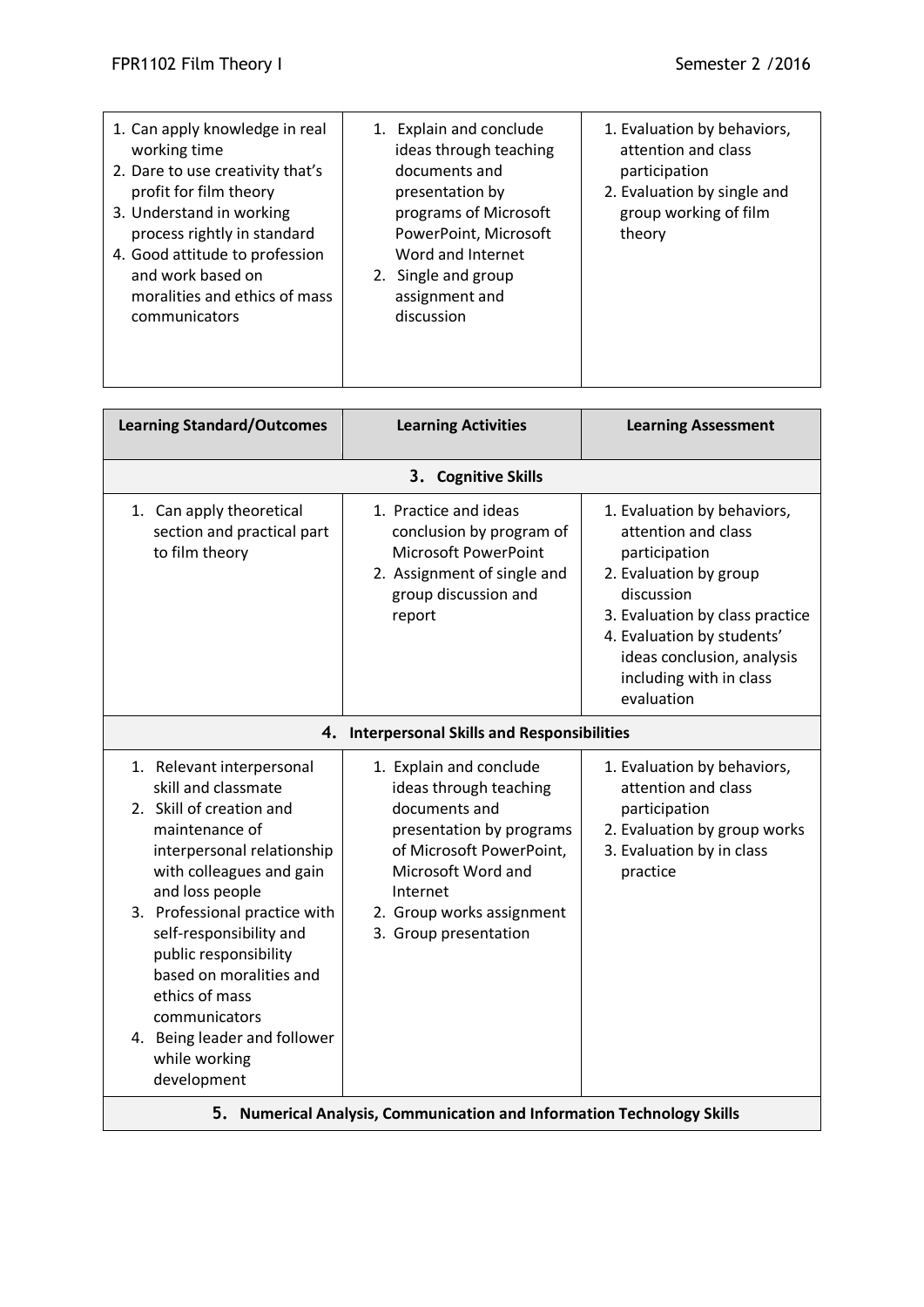| 1. Effective communication<br>skill which are listening,<br>speaking, reading and<br>writing skills<br>2. Information technology<br>and new media usage<br>skills to support film<br>production such as<br>information searching via<br>internet. | 1. Communicative<br>technology usage<br>practice such as<br>assignment sending via e-<br>mail and creation of<br>forum for ideas sharing<br>2. In class discussion or<br>playing of case studies<br>games<br>3. Report presentation skill<br>by using proper forms, | 1. Evaluation by behaviors,<br>attention and class<br>participation<br>2. Evaluation by group<br>discussion and<br>presentation<br>3. Evaluation by in class<br>practice |
|---------------------------------------------------------------------------------------------------------------------------------------------------------------------------------------------------------------------------------------------------|---------------------------------------------------------------------------------------------------------------------------------------------------------------------------------------------------------------------------------------------------------------------|--------------------------------------------------------------------------------------------------------------------------------------------------------------------------|
|                                                                                                                                                                                                                                                   | tools and technology                                                                                                                                                                                                                                                |                                                                                                                                                                          |

### **Section 5. Lesson Plan and Assessment**

# **1. Lesson Plan**

| <b>Week</b>    | <b>Topic and Detail</b>                                                 | <b>Hours</b>   | <b>Activity and Media</b> | <b>Lecturer</b>             |
|----------------|-------------------------------------------------------------------------|----------------|---------------------------|-----------------------------|
| $\mathbf{1}$   | - Course Orientation<br>- Introduction to Film Studies & Film<br>Theory | 3              | - Group Discussion        | Mr. Teerapong<br>serisamran |
| $\overline{2}$ | - Early Silent Film Theory                                              | 3              | - Group Discussion        | Mr. Teerapong<br>serisamran |
| 3              | -Russian Formalism/Soviet Montage                                       | 3              | - Group Discussion        | Mr. Teerapong<br>serisamran |
| 4              | -Film Realism                                                           | 3              | - Group Discussion        | Mr. Teerapong<br>serisamran |
| 5              | -The Auteur and Auteur Theory                                           | 3              | - Group Discussion        | Mr. Teerapong<br>serisamran |
| 6              | -Film Elements                                                          | $\overline{3}$ | - Group Discussion        | Mr. Teerapong<br>serisamran |
| $\overline{7}$ |                                                                         |                |                           |                             |
| 8              | <b>Midterm Examination Week</b>                                         |                |                           |                             |
| 9              | -Film Genre: Codes and Conventions                                      | 3              | - Group Discussion        | Mr. Teerapong<br>serisamran |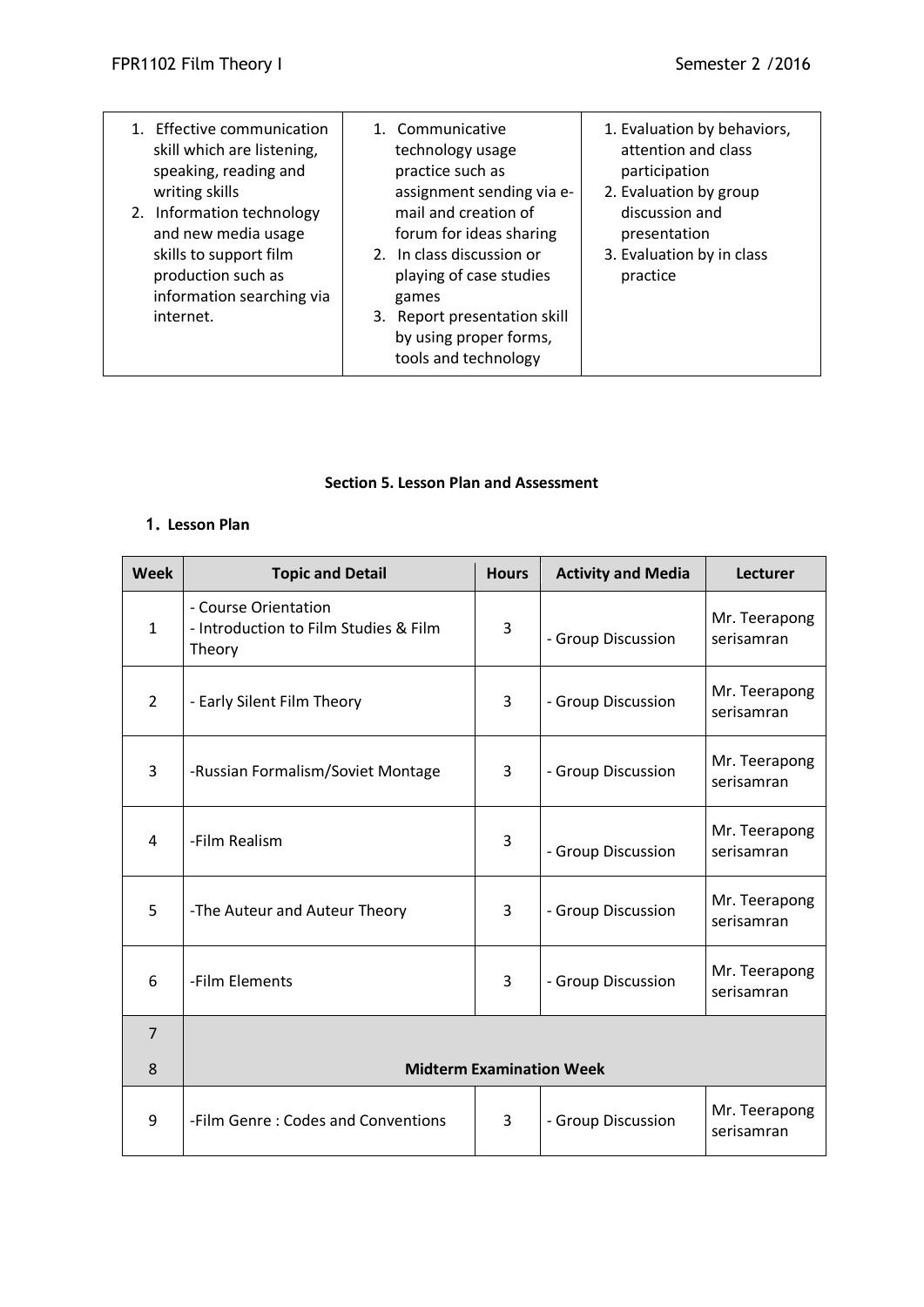| 10 | -Psychoanalysis, Gender, and Aesthetics          | 3  | - Group Discussion | Mr. Teerapong<br>serisamran |
|----|--------------------------------------------------|----|--------------------|-----------------------------|
| 11 | - Queer Cinema                                   | 3  | - Group Discussion | Mr. Teerapong<br>serisamran |
| 12 | -Cultural Studies, Film Audiences                | 3  | - Group Discussion | Mr. Teerapong<br>serisamran |
| 13 | -Globalization, Documentary, and Third<br>Cinema | 3  | - Group Discussion | Mr. Teerapong<br>serisamran |
| 14 | -Cult Cinema and the Ends/Limits of<br>Cinema    | 3  | - Group Discussion | Mr. Teerapong<br>serisamran |
| 15 | - Film Theory project presentation               | 3  | Film project       | Mr. Teerapong<br>serisamran |
| 16 |                                                  |    |                    |                             |
| 17 | <b>Final Examination Week</b>                    |    |                    |                             |
|    | <b>Total Hours</b>                               | 39 |                    |                             |

# **2. Learning Assessment Plan**

| <b>Learning Outcomes</b>                                                                           | <b>Assessment Activities</b>                                 | <b>Time Schedule</b> | <b>Proportion of</b><br>Assessment (%) |  |
|----------------------------------------------------------------------------------------------------|--------------------------------------------------------------|----------------------|----------------------------------------|--|
|                                                                                                    | 1. Ethics and Morals                                         |                      |                                        |  |
| 1. Honesty<br>2. Integrity<br>3. Responsibility<br>4. Punctuality<br>5. Tolerance<br>6. Confidence | <b>Behaviors and Class</b><br><b>Practical Participation</b> | Every Week           | Class Attendance<br>10%                |  |
| 2. Knowledge                                                                                       |                                                              |                      |                                        |  |

and the control of the control of the control of the control of the control of the control of the control of the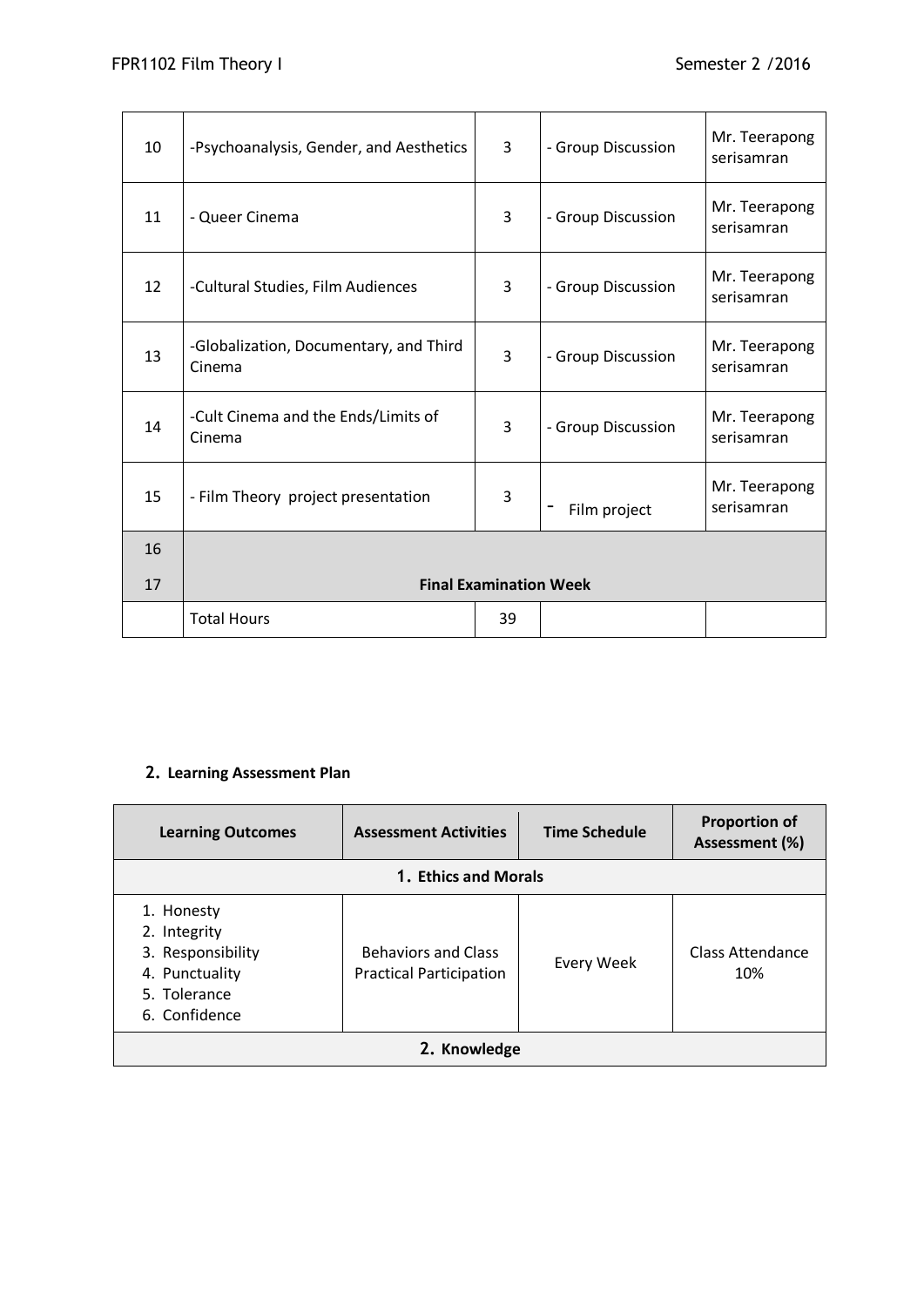| 1. Can apply knowledge in<br>real working time<br>2. Dare to use creativity that's<br>profit for film theory<br>3. Understand in working<br>process rightly in standard<br>4. Good attitude to profession<br>and work based on<br>moralities and ethics of<br>mass communicators                                                                                                                  | Single Assignment<br>,Film Theory essay,<br><b>Final Examination</b> | Week 2-15 and 17  | Assignments and<br>Film essay<br>30%<br><b>Final Examination</b><br>30% |
|---------------------------------------------------------------------------------------------------------------------------------------------------------------------------------------------------------------------------------------------------------------------------------------------------------------------------------------------------------------------------------------------------|----------------------------------------------------------------------|-------------------|-------------------------------------------------------------------------|
|                                                                                                                                                                                                                                                                                                                                                                                                   | 3. Cognitive Skills                                                  |                   |                                                                         |
| 1. Can apply theoretical<br>section and practical<br>part to film theory                                                                                                                                                                                                                                                                                                                          | Single Assignment and<br><b>Group Discussion</b>                     | <b>Week 2-14</b>  | Single and Group<br>discussion 10%                                      |
|                                                                                                                                                                                                                                                                                                                                                                                                   | 4. Interpersonal Skills and Responsibilities                         |                   |                                                                         |
| 1. Relevant interpersonal<br>skill and classmate<br>2. Skill of creation and<br>maintenance of<br>interpersonal<br>relationship with<br>colleagues and gain and<br>loss people<br>3. Professional practice<br>with self-responsibility<br>and public responsibility<br>based on moralities and<br>ethics of mass<br>communicators<br>4. Being leader and<br>follower while working<br>development | <b>Class Participation</b>                                           | <b>Every Week</b> | <b>Class Participation</b><br>10%                                       |

| <b>Learning Outcomes</b>                                               | <b>Assessment Activities</b> | <b>Time Schedule</b> | <b>Proportion of</b><br>Assessment (%) |
|------------------------------------------------------------------------|------------------------------|----------------------|----------------------------------------|
| 5. Numerical Analysis, Communication and Information Technology Skills |                              |                      |                                        |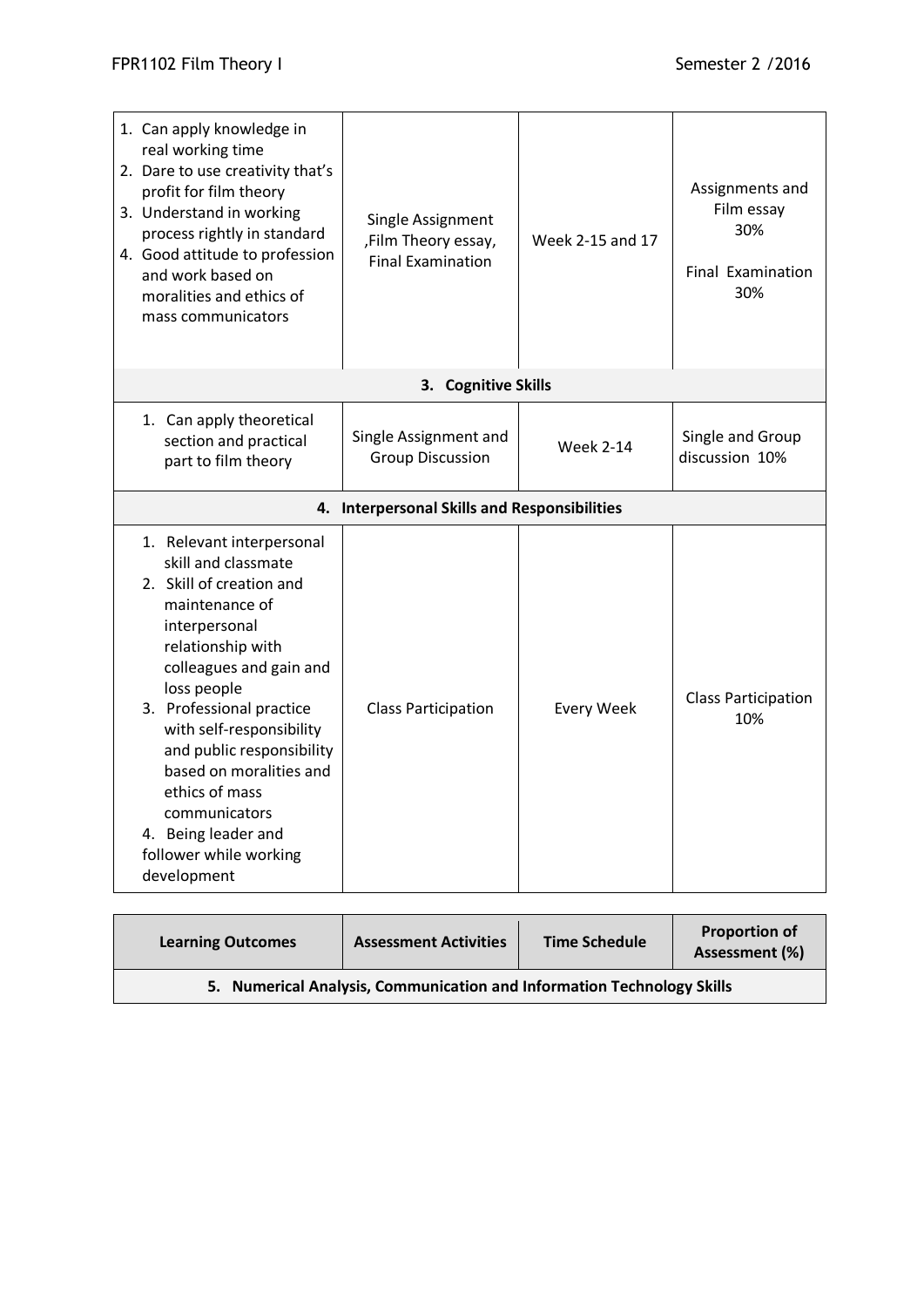| Effective<br>communication skill<br>which are listening,<br>speaking, reading and<br>writing skills<br>2. Information technology<br>and new media usage<br>skills to support film study<br>and research such as<br>information searching via<br>internet | Single Assignment and<br>Analysis | <b>Week 2-15</b> | Single Assignment<br>10% |
|----------------------------------------------------------------------------------------------------------------------------------------------------------------------------------------------------------------------------------------------------------|-----------------------------------|------------------|--------------------------|
|----------------------------------------------------------------------------------------------------------------------------------------------------------------------------------------------------------------------------------------------------------|-----------------------------------|------------------|--------------------------|

## **Section 6. Learning and Teaching Resources**

## **1. Major books and documents**

Christine Gledhill and Linda Williams, eds., *Reinventing Film Studies* (New York: Arnold, 2000).

J. Dudley Andrew. **The Major Film Theories**. New York: Oxford U. Press, 1976.

## **2. Important document and information**

John Hill and Pamela Church Gibson, eds. *Film Studies: Critical Approaches* (New York: Oxford UP, 2000).

Gerald Mast, Marshall Cohen, and Leo Braudy, eds. **Film Theory and Criticism, 4th edition**. New York: Oxford U. Press, 1992.

## **3. Suggested document and information**

-

#### **Section 7. Course Evaluation and Improvement**

## **1. Strategies for Course Evaluation by Students**

1.1 Explain to students to understand significance of subject development and students' roles in subject effectiveness evaluation as gain and loss people of program management 1.2 Support subject effectiveness evaluation by students before and after studying 1.3 Create opinion sharing atmosphere about subject effectiveness between lecturer and students while studying